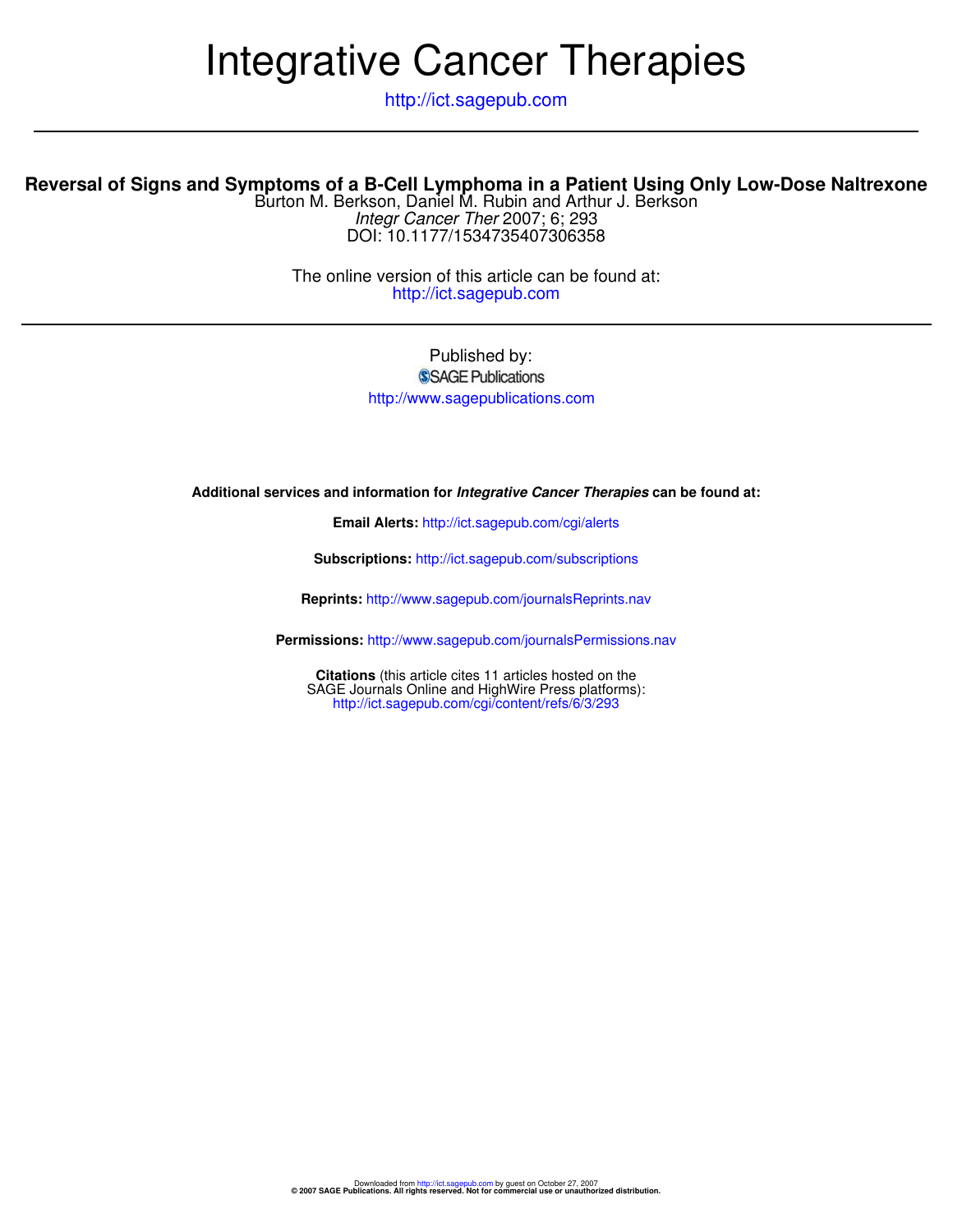# **Reversal of Signs and Symptoms of a B-Cell Lymphoma in a Patient Using Only Low-Dose Naltrexone**

#### **Burton M. Berkson, MD, Daniel M. Rubin, ND, FABNO, and Arthur J. Berkson, MD**

T.M. is a 61-year-old man with a medical history significant for type 2 diabetes mellitus, rheumatoid arthritis, hypothyroidism, and hyperlipidemia. For these, he had been prescribed (via physicians other than the authors) levothyroxine, metformin, glyburide, and fenofibrate. Regarding the diagnosis of follicular lymphoma, T.M. first presented to his primary care provider in April 2004 complaining of enlarged bilateral cervical and inguinal lymph nodes. Shortly before he noticed the lymph nodes, T.M. had experienced a period of profound situational stress followed by a case of Bell palsy.

In June 2004, after an initial workup, histological examination of an excised left cervical node revealed follicular lymphoma, grade 1/3 with focal areas of grade 2/3, bcl-2 positive. T.M. was promptly referred to medical oncology by his primary physician, and a chemotherapeutic regimen was prescribed. Fearing the side effects, T.M. declined treatment. The medical oncologist offered no other therapeutic options except for observation. T.M. remained symptomatic with noticeably enlarging lymph nodes.

On November 28, 2005, 17 months after the initial medical presentation and 15 months after diagnosis, T.M. presented to the Integrative Medical Center of New Mexico (medical office authors B.M.B. and A.J.B.). There, T.M. revealed a chief complaint of multiple large and enlarging cervical and inguinal lymph nodes. Physical examination revealed the greatest dimension of the largest cervical node (left side) at approximately 7.62 cm and that of the left inguinal region at approximately 12.7 cm. The latter node was particularly symptomatic and painful.

The positron emission tomography (PET)/ computed tomography (CT) imaging from December 13, 2005, read as follows:

Significant hypermetabolic uptake area seen in the cervical region, left greater than right [Figure 1]. Bilateral, pathologically active lymph nodes seen in both axillae. There is also a large area of uptake seen in the left groin, likely a lymph node [Figure 1]. There is also a smaller node in the left groin/internal iliac chain, also pathologic. There is also area of uptake seen in the left anterior chest wall at the level of the inferior border of the heart, possibly related to either a small lymph node or some inflammation.

Although this was a generally low-grade disease, radiological staging was at stage III. The author (B.M.B.) advised the patient to follow the conventional oncological recommendations; T.M. again refused. Nonconventional approaches were then discussed, including therapy with low-dose naltrexone (LDN), 3 mg every night at bedtime. Although only anecdotal evidence and case reports supported this therapy, it carried a low side effect profile with simple dosing. T.M. consequently opted to start this therapy, and the prescription was written.

B.M.B. opted for this treatment regimen based on his previous successful experience with other patients who had terminal cancer diagnoses and were thus deemed untreatable by their oncologists. The protocol was initially based on reports from Bernard Bihari, MD, and his Web site, www.lowdosenaltrexone.org. In addition to the LDN therapy, T.M. was prescribed a specific diet and a regimen of oral nutritional supplements. Ultimately, T.M. was noncompliant with the dietary advice and declined oral nutritional supplements.

Of note, he did complete 9 treatments with intravenous α-lipoic acid (ALA) in the first week following his initial appointment with B.M.B. He did not continue his intravenous ALA program but did remain compliant with the LDN (his wife ensured this compliancy). In a previous publication describing the longterm survival of a patient with metastatic pancreatic  $cancer<sup>1</sup> ALA was a key component in the treatment$ 

BMB is at the Integrative Medical Center of New Mexico, Las Cruces. DMR is a Naturopathic Medical Specialist, Scottsdale, Arizona.

**Correspondence:** Daniel M. Rubin, ND, FABNO, Naturopathic Specialists, Scottsdale Medical Pavilion, 7331 East Osborn Drive, Suite 330, Scottsdale, AZ 85251. E-mail: rubin@naturopathicspecialists.com.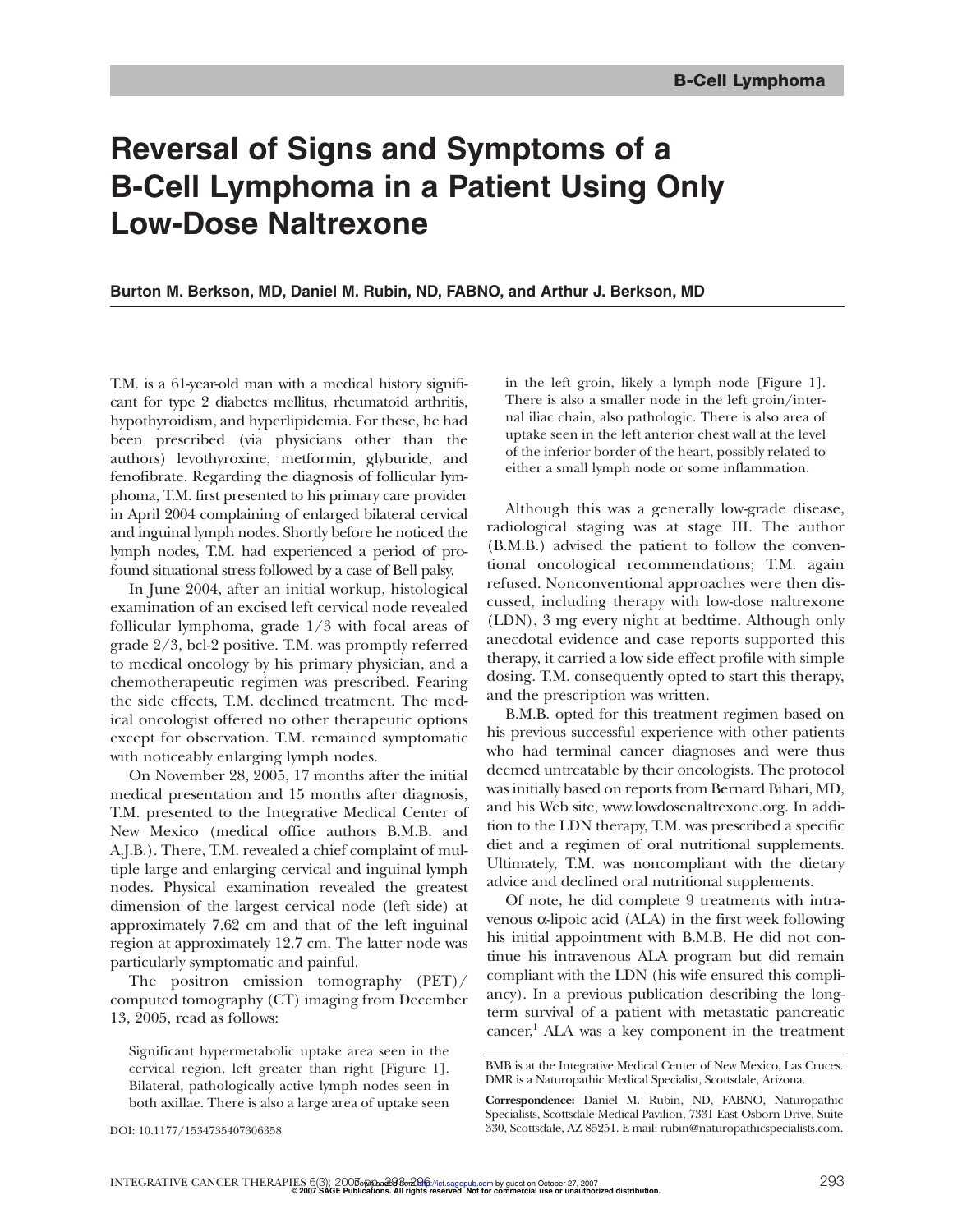## Berkson et al



Figure 1 Computed tomography/positron emission tomography scans of December 13, 2005, demonstrate large bilateral cervical lymphadenopathy (arrows 1) and large left-sided inguinal node (arrow 2).

regimen. This patient with pancreatic cancer is still alive and free of symptoms at the date of this writing, and he remains compliant with all components of his therapeutic regimen. Interestingly, T.M. was compliant only with LDN over the 6-month period of this report.

T.M. returned to the office 1 week after starting nightly LDN. A review of symptoms at that visit revealed less pressure sensation in the cervical lymph nodes or complete resolution of the pain with a decrease in the size of inguinal nodes; the latter was confirmed by physical examination. At the 6-week follow-up, the large cervical lymph node was notably smaller as was the large inguinal node, which had then decreased to approximately 7.6 cm (originally 12.7 cm). At the 6-month follow-up on May 2, 2006, T.M. stated that his nodes had almost completely resolved, and on examination, neither the large cervical nodes nor the large inguinal nodes were palpable. Follow-up CT/PET imaging from May 16, 2006, revealed significant interval improvement in the abnormal foci of activity seen in the neck, axillae, and groin. No foci of abnormal radiotracer activity were identified on this study (Figure 2). T.M. did not follow up in the office after the 6-month visit nor the second CT/PET scan, but at a 1-year telephone follow-up, he reported that he remained symptom free.

# **Follicular Lymphoma**

Follicular lymphoma (FL) is the most common indolent non-Hodgkin lymphoma and the second most

common lymphoma in the United States. It is a lymphoma of the follicle center B cells (centrocytes and centroblasts) usually with a predominance of centrocytes. The World Health Organization classification grading system for FL is based on the number of centroblasts per high-power field. $2$  Grade 1 and 2 FLs are considered indolent lymphomas. Grade 3a may also be an indolent tumor, while grade 3b is considered more aggressive.<sup>2</sup>

Clinically speaking, the median age at diagnosis is 60 years, and it affects men and women equally. Initially, the patient usually notices painless cervical, axillary, inguinal, and femoral lymphadenopathy; hilar and mediastinal nodes may be present. The course of FL varies among patients. Some patients exhibit waxing and waning of the disease for years without the need for medical therapy. Less fortunate patients present with highly aggressive and disseminated disease that requires urgent treatment because of massive lymph nodes or organ enlargement, which causes pain and/or lymph and organ obstruction. Based on this potential clinical course of low-grade FL, it is theoretically possible that T.M.'s nodes spontaneously resolved. However, the rapid and total resolution of pathologic nodes based on physical examination and on PET/CT imaging suggests that LDN had a large part to play in our patient's impressive recovery, thus prompting this report.

Despite many changes in therapeutic approaches, overall survival and disease-free intervals have not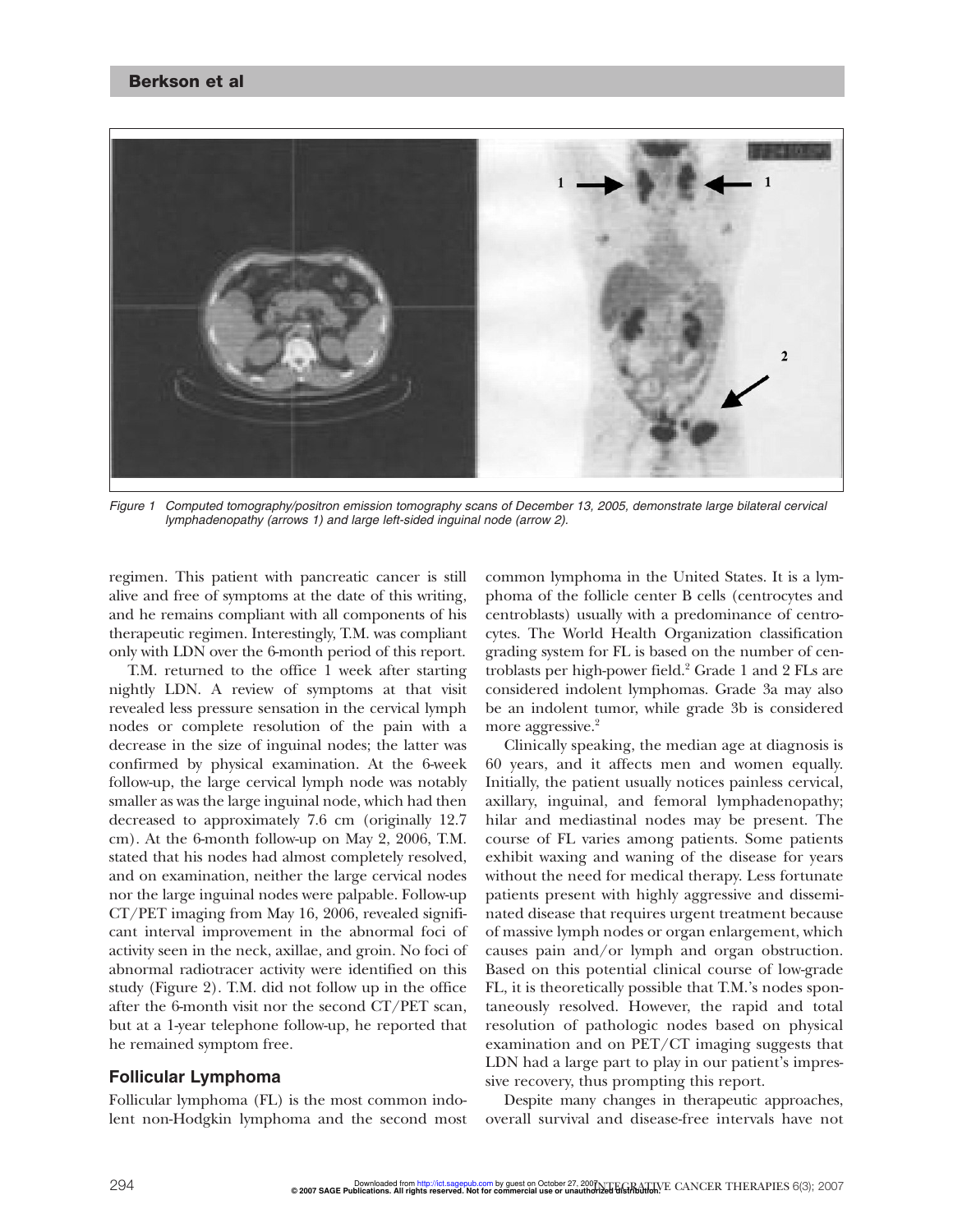

Figure 2 Computed tomography/positron emission tomography scans of May 16, 2006, demonstrate significant interval improvement of disease as compared with those of December 13, 2005.

changed much over the years with regard to FL. Conventional medicine considers FL incurable. Median survival is 9 years after diagnosis, often with many cycles of remission and relapse, and most patients eventually die from their disease. Various chemotherapeutic regimens have yet to demonstrate definitive survival advantages and are laden with frightening, unsavory, and occasionally fatal side effects. Studies on other therapeutic options (ie, monoclonal antibodies, radiation therapy, and interferon/ribavirin) have suggested possible efficacy.<sup>3</sup> External-beam radiotherapy, specifically, has shown potential in curing grade 1 or 2 FL.<sup>4</sup> Recently, CHOP chemotherapy with rituximab, followed by rituximab maintenance, has shown some overall survival advantage.<sup>5</sup>

In this particular case, our patient adamantly refused chemotherapy, and no other options were offered. Thus, he sought an alternative opinion. Because of the patient's refusal to accept standard medical treatment, other options were considered.

#### **Low-Dose Naltrexone**

Naltrexone is a pharmacologically active opioid antagonist. In conventional medicine, naltrexone is used to treat opioid and alcohol addiction, usually at doses of 50 mg or higher.

At very low dosages, naltrexone has been found to have immunomodulating properties.<sup>6</sup> As such, LDN (3.0-4.5 mg per dose) was first used by Bernard Bihari, MD, as a therapeutic agent for people with AIDS.<sup>7</sup> Given this immunomodulatory activity, LDN has been proposed for use in people with malignancies, multiple sclerosis, and autoimmune diseases. A recent publication by Smith et al<sup>8</sup> at the Pennsylvania University College of Medicine showed a marked improvement with an excellent safety profile in active Crohn disease using LDN.

Behind the anticancer mechanisms of LDN lies Bihari's 3-fold mechanistic approach: that nocturnally dosed LDN may cause an increase in (1) metenkephalin (an endorphin produced in large amounts in the adrenal medulla) and β endorphin in the blood stream; (2) the number and density of opiate receptors on the tumor cell membranes, thereby making them more responsive to the growth-inhibiting effects of the already present levels of endorphins, which in turn induces apoptosis in the cancer cells; and (3) the absolute numbers of circulating cytotoxic T cells  $(CD8+/T<sub>H</sub>1)$  and natural killer (NK) cells, as well as NK cell activity.<sup>9,10</sup> In addition, recent studies suggest that a molecular cousin of naltrexone, methylnaltrexone, can inhibit angiogenesis.<sup>11</sup> This could be another important potential mechanism in hampering tumor growth. Naltrexone does undergo an extensive hepatic first-pass metabolism wherein methylation plays a role.<sup>12</sup>

Bihari reported that he has used LDN with promising results for people with various malignancies including but not limited to primary cancers of the bladder, breast, liver, lung, lymph nodes, colon, and